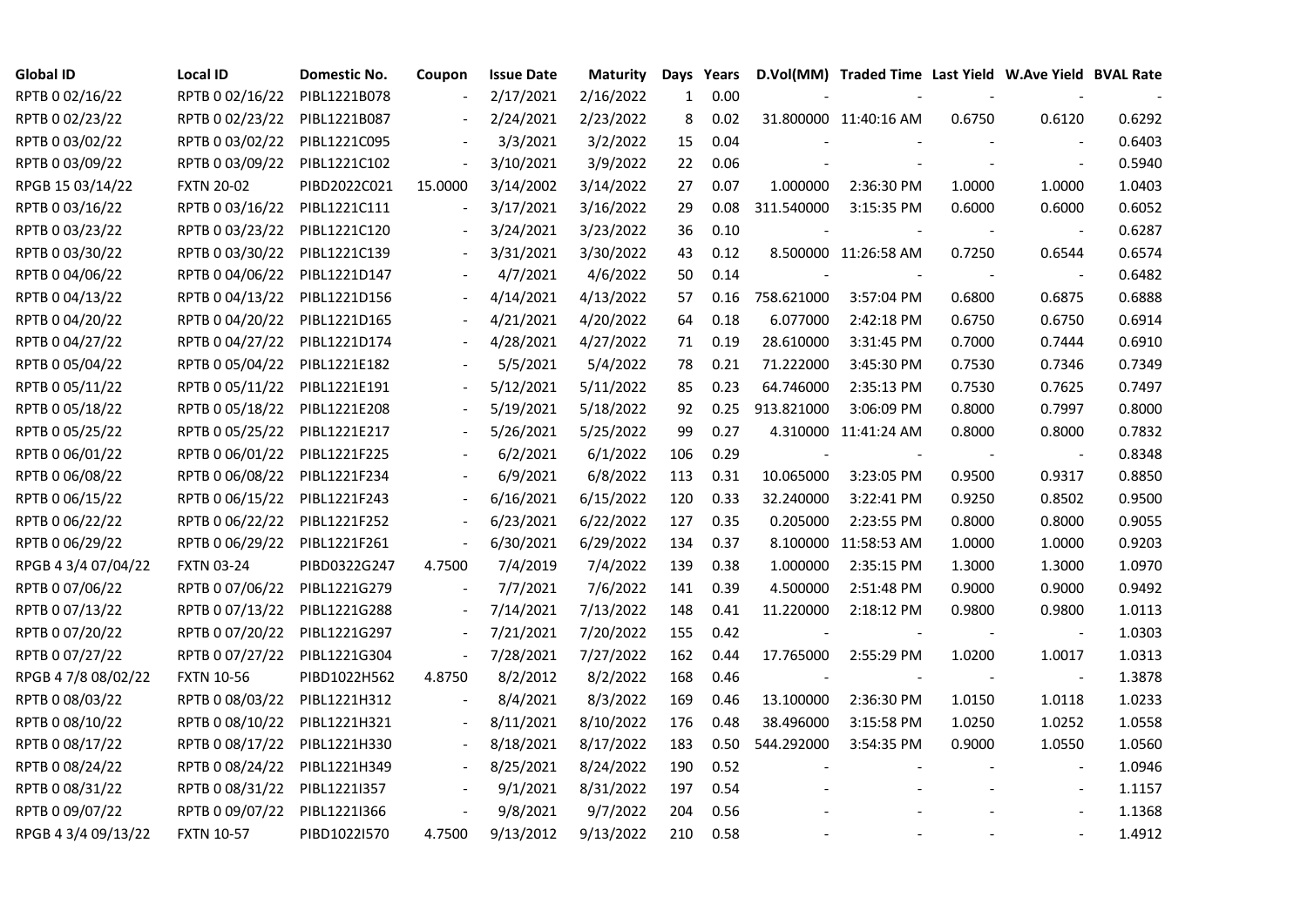| <b>Global ID</b>     | <b>Local ID</b>   | Domestic No. | Coupon  | <b>Issue Date</b> | <b>Maturity</b>       | Days | Years |            | D.Vol(MM) Traded Time Last Yield W.Ave Yield BVAL Rate |        |                          |        |
|----------------------|-------------------|--------------|---------|-------------------|-----------------------|------|-------|------------|--------------------------------------------------------|--------|--------------------------|--------|
| RPTB 0 09/14/22      | RPTB 0 09/14/22   | PIBL1221I375 |         | 9/15/2021         | 9/14/2022             | 211  | 0.58  |            |                                                        |        |                          | 1.1578 |
| RPTB 0 09/21/22      | RPTB 0 09/21/22   | PIBL1221I384 |         | 9/22/2021         | 9/21/2022             | 218  | 0.60  |            |                                                        |        |                          | 1.1792 |
| RPTB 0 09/28/22      | RPTB 0 09/28/22   | PIBL1221I393 |         | 9/29/2021         | 9/28/2022             | 225  | 0.62  | 4.532000   | 2:47:32 PM                                             | 1.1000 | 1.1000                   | 1.1250 |
| RPTB 0 10/05/22      | RPTB 0 10/05/22   | PIBL1221J409 |         | 10/6/2021         | 10/5/2022             | 232  | 0.64  |            |                                                        |        | $\sim$                   | 1.2219 |
| RPTB 0 10/12/22      | RPTB 0 10/12/22   | PIBL1221J418 |         | 10/13/2021        | 10/12/2022            | 239  | 0.65  | 8.280000   | 3:05:19 PM                                             | 1.2000 | 1.2076                   | 1.2369 |
| RPGB 12 3/4 10/17/22 | <b>FXTN 20-03</b> | PIBD2022J033 | 12.7500 | 10/17/2002        | 10/17/2022            | 244  | 0.67  |            |                                                        |        | $\sim$                   | 1.5825 |
| RPTB 0 10/19/22      | RPTB 0 10/19/22   | PIBL1221J427 |         | 10/20/2021        | 10/19/2022            | 246  | 0.67  |            |                                                        |        | $\blacksquare$           | 1.2634 |
| RPTB 0 10/26/22      | RPTB 0 10/26/22   | PIBL1221J436 |         |                   | 10/27/2021 10/26/2022 | 253  | 0.69  |            | 0.503000 10:19:35 AM                                   | 1.3300 | 1.3300                   | 1.2902 |
| RPTB 0 11/02/22      | RPTB 0 11/02/22   | PIBL1221K443 |         | 11/3/2021         | 11/2/2022             | 260  | 0.71  | 85.618000  | 3:46:30 PM                                             | 1.3500 | 1.3500                   | 1.3552 |
| RPTB 0 11/09/22      | RPTB 0 11/09/22   | PIBL1221K452 |         | 11/10/2021        | 11/9/2022             | 267  | 0.73  |            |                                                        |        |                          | 1.3543 |
| RPTB 0 11/16/22      | RPTB 0 11/16/22   | PIBL1221K461 |         | 11/17/2021        | 11/16/2022            | 274  | 0.75  |            |                                                        |        | $\bar{\phantom{a}}$      | 1.3537 |
| RPTB 0 11/23/22      | RPTB 0 11/23/22   | PIBL1221K470 |         | 11/24/2021        | 11/23/2022            | 281  | 0.77  | 0.308000   | 2:14:50 PM                                             | 1.3000 | 1.3000                   | 1.4000 |
| RPTB 0 11/29/22      | RPTB 0 11/29/22   | PIBL1221L488 |         | 12/1/2021         | 11/29/2022            | 287  | 0.79  |            |                                                        |        | $\blacksquare$           | 1.3763 |
| RPGB 4 5/8 12/04/22  | RTB 05-11         | PIID0522L114 | 4.6250  | 12/4/2017         | 12/4/2022             | 292  | 0.80  | 619.020000 | 3:25:14 PM                                             | 1.7000 | 1.6850                   | 1.7341 |
| RPGB 4 12/06/22      | <b>FXTN 10-58</b> | PIBD1022L585 | 4.0000  | 12/6/2012         | 12/6/2022             | 294  | 0.81  | 4.688000   | 2:30:49 PM                                             | 1.7000 | 1.7000                   | 1.6093 |
| RPTB 0 12/07/22      | RPTB 0 12/07/22   | PIBL1221L497 |         | 12/7/2021         | 12/7/2022             | 295  | 0.81  | 1.000000   | 2:16:34 PM                                             | 1.3950 | 1.3950                   | 1.3871 |
| RPTB 0 12/14/22      | RPTB 0 12/14/22   | PIBL1221L503 |         | 12/15/2021        | 12/14/2022            | 302  | 0.83  |            |                                                        |        |                          | 1.3965 |
| RPTB 0 01/04/23      | RPTB 0 01/04/23   | PIBL1222A013 |         | 1/5/2022          | 1/4/2023              | 323  | 0.88  |            | 6.500000 11:36:29 AM                                   | 1.4000 | 1.4000                   | 1.3988 |
| RPTB 0 01/11/23      | RPTB 0 01/11/23   | PIBL1222A022 |         | 1/12/2022         | 1/11/2023             | 330  | 0.90  |            |                                                        |        | $\overline{\phantom{a}}$ | 1.4292 |
| RPTB 0 01/18/23      | RPTB 0 01/18/23   | PIBL1222A031 |         | 1/19/2022         | 1/18/2023             | 337  | 0.92  | 13.502000  | 2:49:26 PM                                             | 1.4750 | 1.4750                   | 1.4250 |
| RPTB 0 01/25/23      | RPTB 0 01/25/23   | PIBL1222A040 |         | 1/26/2022         | 1/25/2023             | 344  | 0.94  |            | 6.000000 11:11:57 AM                                   | 1.4205 | 1.4205                   | 1.4095 |
| RPTB 0 02/01/23      | RPTB 0 02/01/23   | PIBL1222B058 |         | 2/2/2022          | 2/1/2023              | 351  | 0.96  | 3.020000   | 2:59:48 PM                                             | 1.4060 | 1.4154                   | 1.4134 |
| RPTB 0 02/08/23      | RPTB 0 02/08/23   | PIBL1222B067 |         | 2/9/2022          | 2/8/2023              | 358  | 0.98  | 12.728000  | 2:36:25 PM                                             | 1.4300 | 1.4263                   | 1.4698 |
| RPGB 4 3/8 02/11/23  | RTB 03-10         | PIID0323B101 | 4.3750  | 2/11/2020         | 2/11/2023             | 361  | 0.99  | 75.000000  | 2:00:45 PM                                             | 1.9750 | 1.9660                   | 1.9634 |
| RPTB 0 02/15/23      | RPTB 0 02/15/23   | PIBL1222B076 |         | 2/16/2022         | 2/15/2023             | 365  | 1.00  | 253.548200 | 3:39:10 PM                                             | 1.4950 | 1.4542                   | 1.4808 |
| RPGB 13 02/20/23     | <b>FXTN 20-04</b> | PIBD2023B048 | 13.0000 | 2/20/2003         | 2/20/2023             | 370  | 1.01  |            |                                                        |        | $\blacksquare$           | 1.9097 |
| RPGB 5 1/2 03/08/23  | <b>FXTN 05-75</b> | PIBD0523C752 | 5.5000  | 3/8/2018          | 3/8/2023              | 386  | 1.06  |            |                                                        |        | $\bar{\phantom{a}}$      | 1.7462 |
| RPGB 3 1/2 04/21/23  | <b>FXTN 07-58</b> | PIBD0723D588 | 3.5000  | 4/21/2016         | 4/21/2023             | 430  | 1.18  | 2.500000   | 2:35:58 PM                                             | 2.0100 | 2.0180                   | 2.0500 |
| RPGB 11 7/8 05/29/23 | <b>FXTN 20-05</b> | PIBD2023E054 | 11.8750 | 5/29/2003         | 5/29/2023             | 468  | 1.28  |            |                                                        |        | $\overline{\phantom{a}}$ | 2.1206 |
| RPGB 3 1/4 08/15/23  | RTB 10-04         | PIID1023H046 | 3.2500  | 8/15/2013         | 8/15/2023             | 546  | 1.50  |            | 46.145000 11:24:51 AM                                  | 2.6000 | 2.6000                   | 2.0896 |
| RPGB 2 3/8 09/10/23  | <b>FXTN 03-25</b> | PIBD0323I252 | 2.3750  | 9/10/2020         | 9/10/2023             | 572  | 1.57  |            |                                                        |        |                          | 2.5001 |
| RPGB 11 3/8 10/23/23 | <b>FXTN 20-06</b> | PIBD2023J068 | 11.3750 | 10/23/2003        | 10/23/2023            | 615  | 1.68  |            |                                                        |        | $\blacksquare$           | 2.4369 |
| RPGB 2 3/8 03/09/24  | RTB 03-11         | PIID0324C115 | 2.3750  | 3/9/2021          | 3/9/2024              | 753  | 2.06  | 766.200000 | 3:47:14 PM                                             | 2.5700 | 2.6127                   | 2.5900 |
| RPGB 6 1/4 03/12/24  | RTB 05-12         | PIID0524C129 | 6.2500  | 3/12/2019         | 3/12/2024             | 756  | 2.07  | 25.105000  | 3:35:47 PM                                             | 2.5750 | 2.6012                   | 2.8539 |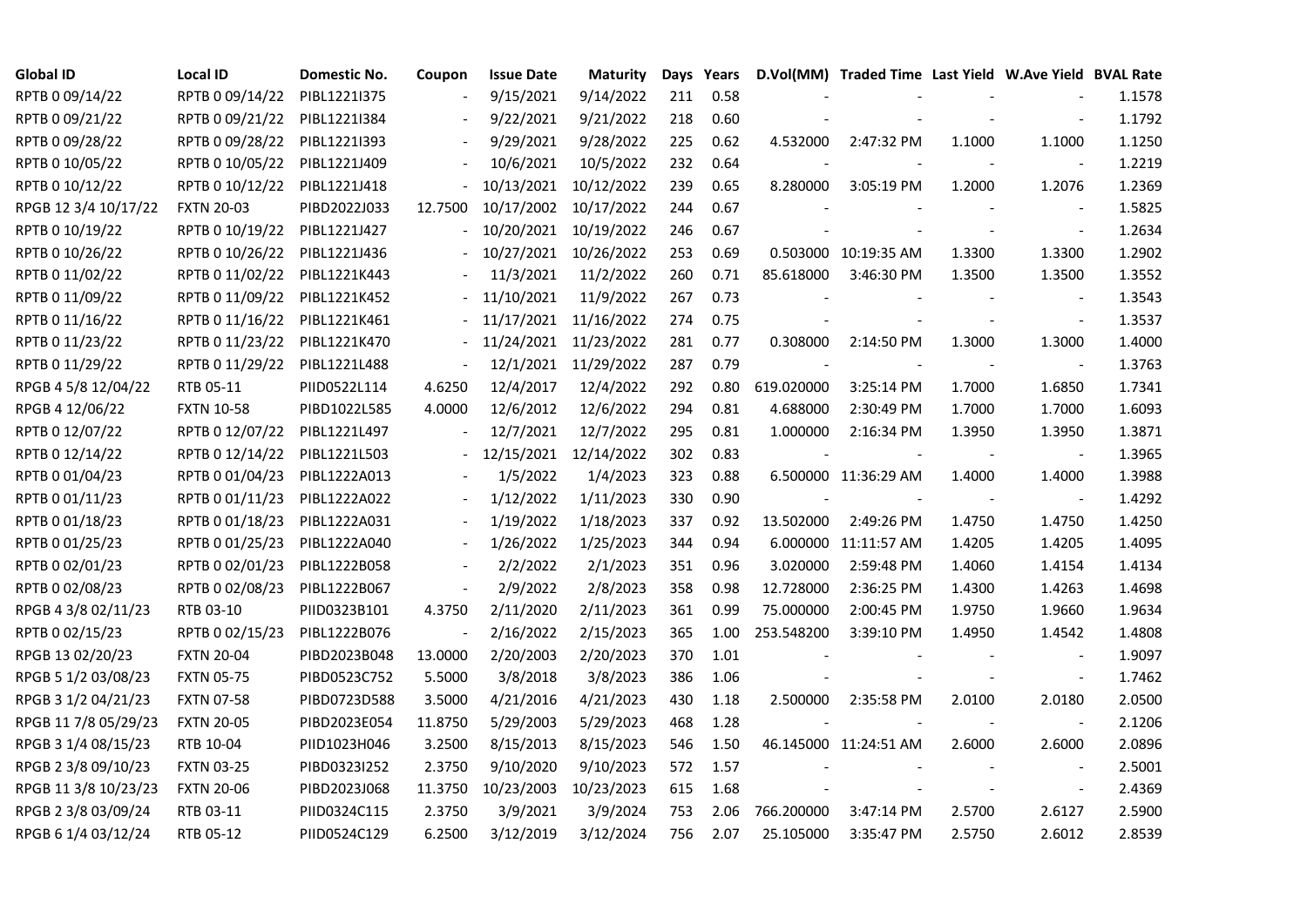| <b>Global ID</b>     | <b>Local ID</b>   | Domestic No. | Coupon  | <b>Issue Date</b> | <b>Maturity</b>  | Days | Years |            | D.Vol(MM) Traded Time Last Yield W.Ave Yield BVAL Rate |        |                          |        |
|----------------------|-------------------|--------------|---------|-------------------|------------------|------|-------|------------|--------------------------------------------------------|--------|--------------------------|--------|
| RPGB 4 1/2 04/20/24  | <b>FXTN 07-59</b> | PIBD0724D595 | 4.5000  | 4/20/2017         | 4/20/2024        | 795  | 2.18  |            |                                                        |        |                          | 2.8078 |
| RPGB 12 3/8 06/03/24 | <b>FXTN 20-07</b> | PIBD2024F075 | 12.3750 | 6/3/2004          | 6/3/2024         | 839  | 2.30  |            |                                                        |        |                          | 2.8956 |
| RPGB 12 7/8 08/05/24 | <b>FXTN 20-08</b> | PIBD2024H086 | 12.8750 | 8/5/2004          | 8/5/2024         | 902  | 2.47  |            |                                                        |        |                          | 3.0177 |
| RPGB 4 1/8 08/20/24  | <b>FXTN 10-59</b> | PIBD1024H595 | 4.1250  | 8/20/2014         | 8/20/2024        | 917  | 2.51  |            | 1.000000 11:07:29 AM                                   | 3.1250 | 3.1250                   | 3.0468 |
| RPGB 4 1/4 10/17/24  | <b>FXTN 05-76</b> | PIBD0524J762 | 4.2500  | 10/17/2019        | 10/17/2024       | 975  | 2.67  | 11.660000  | 3:13:27 PM                                             | 3.2000 | 3.1017                   | 3.1759 |
| RPGB 13 3/4 11/11/24 | <b>FXTN 20-09</b> | PIBD2024K091 | 13.7500 | 11/11/2004        | 11/11/2024 1,000 |      | 2.74  |            |                                                        |        | $\overline{\phantom{a}}$ | 3.2076 |
| RPGB 5 3/4 04/12/25  | <b>FXTN 07-61</b> | PIBD0725D618 | 5.7500  | 4/12/2018         | 4/12/2025 1,152  |      | 3.15  |            | 45.000000 10:19:34 AM                                  | 3.4407 | 3.4407                   | 3.4855 |
| RPGB 12 1/8 04/14/25 | <b>FXTN 20-10</b> | PIBD2025D103 | 12.1250 | 4/14/2005         | 4/14/2025 1,154  |      | 3.16  |            |                                                        |        | $\blacksquare$           | 3.4927 |
| RPGB 2 5/8 08/12/25  | RTB 05-13         | PIID0525H130 | 2.6250  | 8/12/2020         | 8/12/2025 1,274  |      | 3.49  | 184.710000 | 3:46:27 PM                                             | 3.3500 | 3.4946                   | 3.5148 |
| RPGB 3 5/8 09/09/25  | <b>FXTN 10-60</b> | PIBD10251608 | 3.6250  | 9/9/2015          | 9/9/2025 1,302   |      | 3.57  |            |                                                        |        | $\sim$                   | 3.8255 |
| RPGB 12 1/8 10/20/25 | <b>FXTN 20-11</b> | PIBD2025J116 | 12.1250 | 10/20/2005        | 10/20/2025 1,343 |      | 3.68  |            |                                                        |        |                          | 3.8158 |
| RPGB 18 1/4 11/29/25 | <b>FXTN 25-01</b> | PIBD2525K015 | 18.2500 | 11/29/2000        | 11/29/2025 1,383 |      | 3.79  |            |                                                        |        | $\blacksquare$           | 3.8841 |
| RPGB 10 1/4 01/19/26 | <b>FXTN 20-12</b> | PIBD2026A122 | 10.2500 | 1/19/2006         | 1/19/2026 1,434  |      | 3.93  |            |                                                        |        |                          | 3.9713 |
| RPGB 6 1/4 02/14/26  | <b>FXTN 07-62</b> | PIBD0726B627 | 6.2500  | 2/14/2019         | 2/14/2026 1,460  |      | 4.00  |            |                                                        |        | $\blacksquare$           | 4.1507 |
| RPGB 3 3/8 04/08/26  | <b>FXTN 05-77</b> | PIBD0526D772 | 3.3750  | 4/8/2021          | 4/8/2026 1,513   |      | 4.14  |            | 0.300000 10:57:14 AM                                   | 4.1750 | 4.1750                   | 4.3509 |
| RPGB 3 1/2 09/20/26  | RTB 10-05         | PIID1026I057 | 3.5000  | 9/20/2016         | 9/20/2026 1,678  |      | 4.59  |            | 10.000000 11:58:47 AM                                  | 4.4565 | 4.4859                   | 4.3069 |
| RPGB 6 1/4 10/20/26  | RTB 15-01         | PIID1526J019 | 6.2500  | 10/20/2011        | 10/20/2026 1,708 |      | 4.68  | 5.300000   | 2:00:57 PM                                             | 4.7500 | 4.7358                   | 4.3470 |
| RPGB 8 12/07/26      | <b>FXTN 20-13</b> | PIBD2026L139 | 8.0000  | 12/7/2006         | 12/7/2026 1,756  |      | 4.81  |            |                                                        |        |                          | 4.4110 |
| RPGB 5 3/8 03/01/27  | RTB 15-02         | PIID1527C023 | 5.3750  | 3/1/2012          | 3/1/2027 1,840   |      | 5.04  |            |                                                        |        | $\overline{\phantom{a}}$ | 4.5175 |
| RPGB 4 3/4 05/04/27  | <b>FXTN 10-61</b> | PIBD1027E617 | 4.7500  | 5/4/2017          | 5/4/2027 1,904   |      | 5.21  |            |                                                        |        | $\blacksquare$           | 4.5069 |
| RPGB 4 5/8 06/02/27  | RTB 05-14         | PIID0527L140 | 4.6250  | 12/2/2021         | 6/2/2027 1,933   |      | 5.29  | 62.292000  | 2:48:24 PM                                             | 4.8000 | 4.7198                   | 4.6529 |
| RPGB 8 5/8 09/06/27  | <b>FXTN 20-14</b> | PIBD2027I140 | 8.6250  | 9/6/2007          | 9/6/2027 2,029   |      | 5.56  |            |                                                        |        |                          | 4.6934 |
| RPGB 6 1/4 03/22/28  | <b>FXTN 10-63</b> | PIBD1028C635 | 6.2500  | 3/22/2018         | 3/22/2028 2,227  |      | 6.10  |            |                                                        |        |                          | 4.6632 |
| RPGB 3 5/8 04/22/28  | <b>FXTN 07-64</b> | PIBD0728D649 | 3.6250  | 4/22/2021         | 4/22/2028 2,258  |      | 6.18  |            | 0.200000 11:01:24 AM                                   | 4.9700 | 4.9700                   | 4.9501 |
| RPGB 3 3/4 08/12/28  | <b>FXTN 07-65</b> | PIBD0728H654 | 3.7500  | 8/12/2021         | 8/12/2028 2,370  |      | 6.49  |            | 1.000000 11:24:36 AM                                   | 5.1000 | 5.1000                   | 4.9240 |
| RPGB 9 1/2 12/04/28  | <b>FXTN 20-15</b> | PIBD2028L151 | 9.5000  | 12/4/2008         | 12/4/2028 2,484  |      | 6.80  |            |                                                        |        | $\overline{\phantom{a}}$ | 5.0129 |
| RPGB 67/8 01/10/29   | <b>FXTN 10-64</b> | PIBD1029A644 | 6.8750  | 1/10/2019         | 1/10/2029 2,521  |      | 6.90  | 148.600000 | 3:10:00 PM                                             | 5.0350 | 5.0002                   | 4.9994 |
| RPGB 8 3/4 05/27/30  | <b>FXTN 20-16</b> | PIBD2030E166 | 8.7500  | 5/27/2010         | 5/27/2030 3,023  |      | 8.28  |            |                                                        |        | $\blacksquare$           | 5.2198 |
| RPGB 2 7/8 07/09/30  | <b>FXTN 10-65</b> | PIBD1030G655 | 2.8750  | 7/9/2020          | 7/9/2030 3,066   |      | 8.39  | 4.320000   | 2:19:41 PM                                             | 5.0250 | 5.0250                   | 5.1638 |
| RPGB 12 1/2 07/28/30 | <b>FXTN 25-02</b> | PIBD2530G029 | 12.5000 | 7/28/2005         | 7/28/2030 3,085  |      | 8.45  |            |                                                        |        |                          | 5.2377 |
| RPGB 11 1/4 01/26/31 | <b>FXTN 25-03</b> | PIBD2531A032 | 11.2500 | 1/26/2006         | 1/26/2031 3,267  |      | 8.95  |            |                                                        |        | $\blacksquare$           | 5.2903 |
| RPGB 8 07/19/31      | <b>FXTN 20-17</b> | PIBD2031G171 | 8.0000  | 7/19/2011         | 7/19/2031 3,441  |      | 9.42  | 30.800000  | 2:19:20 PM                                             | 5.1500 | 5.1500                   | 5.4249 |
| RPGB 4 07/22/31      | <b>FXTN 10-66</b> | PIBD1031G662 | 4.0000  | 7/22/2021         | 7/22/2031 3,444  |      | 9.43  |            |                                                        |        |                          | 4.8880 |
| RPGB 9 3/8 10/05/31  | <b>FXTN 25-04</b> | PIBD2531J042 | 9.3750  | 10/5/2006         | 10/5/2031 3,519  |      | 9.64  |            | $\sim$                                                 |        |                          | 5.3442 |